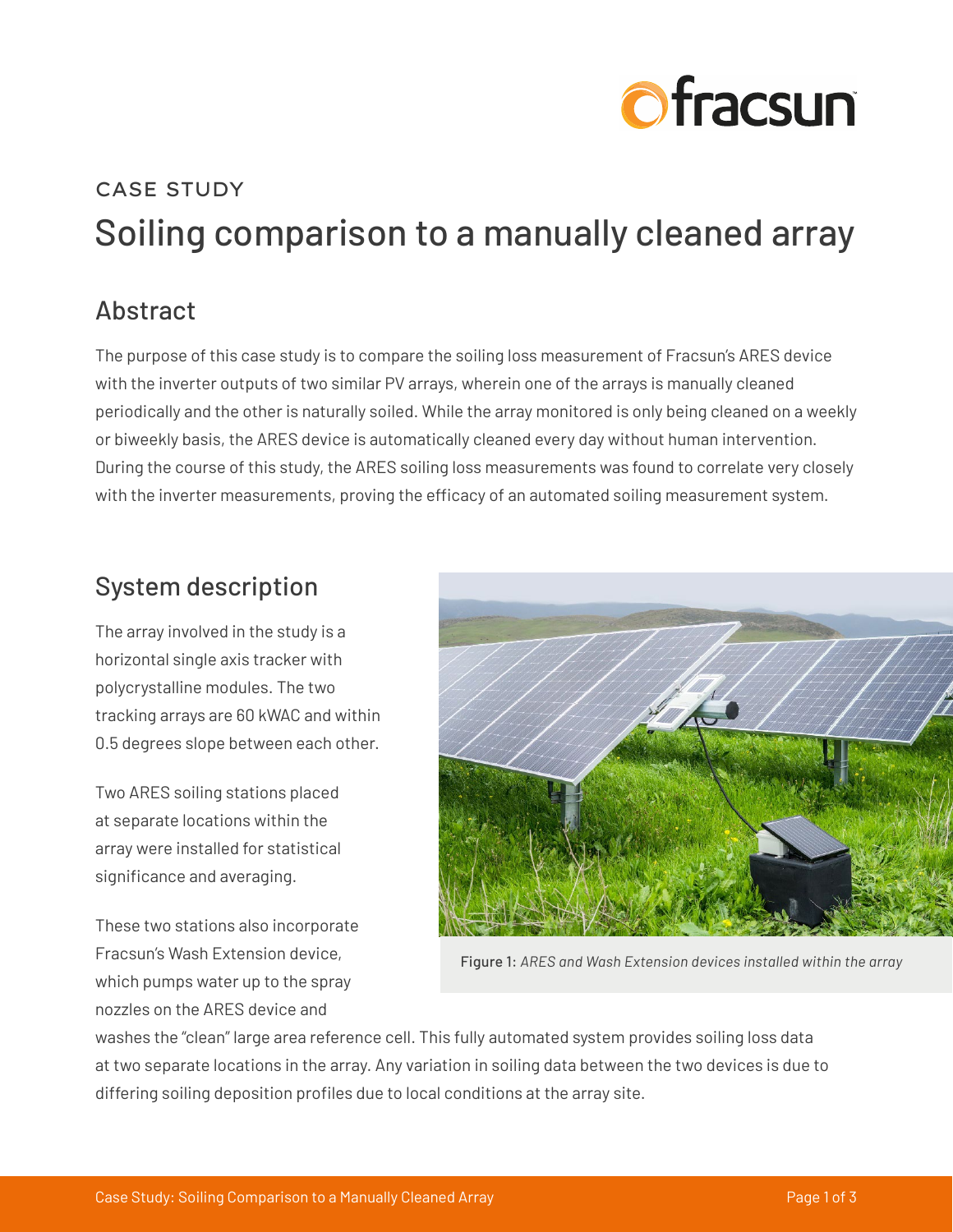### Results

One ARES Soiling Station is seen in Figure 2 with extant soiling on the ambient large area reference cell. The soiling loss seen in this figure is equivalent to 4% daily loss.

The data comparison of the ARES soiling stations and the manually cleaned arrays can be seen in Figure 3 below. It is worth noting that the periods of no soiling loss increase in the manually cleaned data. This is due to similar soiling matter deposition on the arrays during periods between cleaning events. This data is shown for a 6-week dry period from October to mid-November in 2019.



Figure 2: *ARES device in the field exhibiting 4% soiling loss*



Figure 3: *ARES daily soiling loss compared to a manually cleaned array*